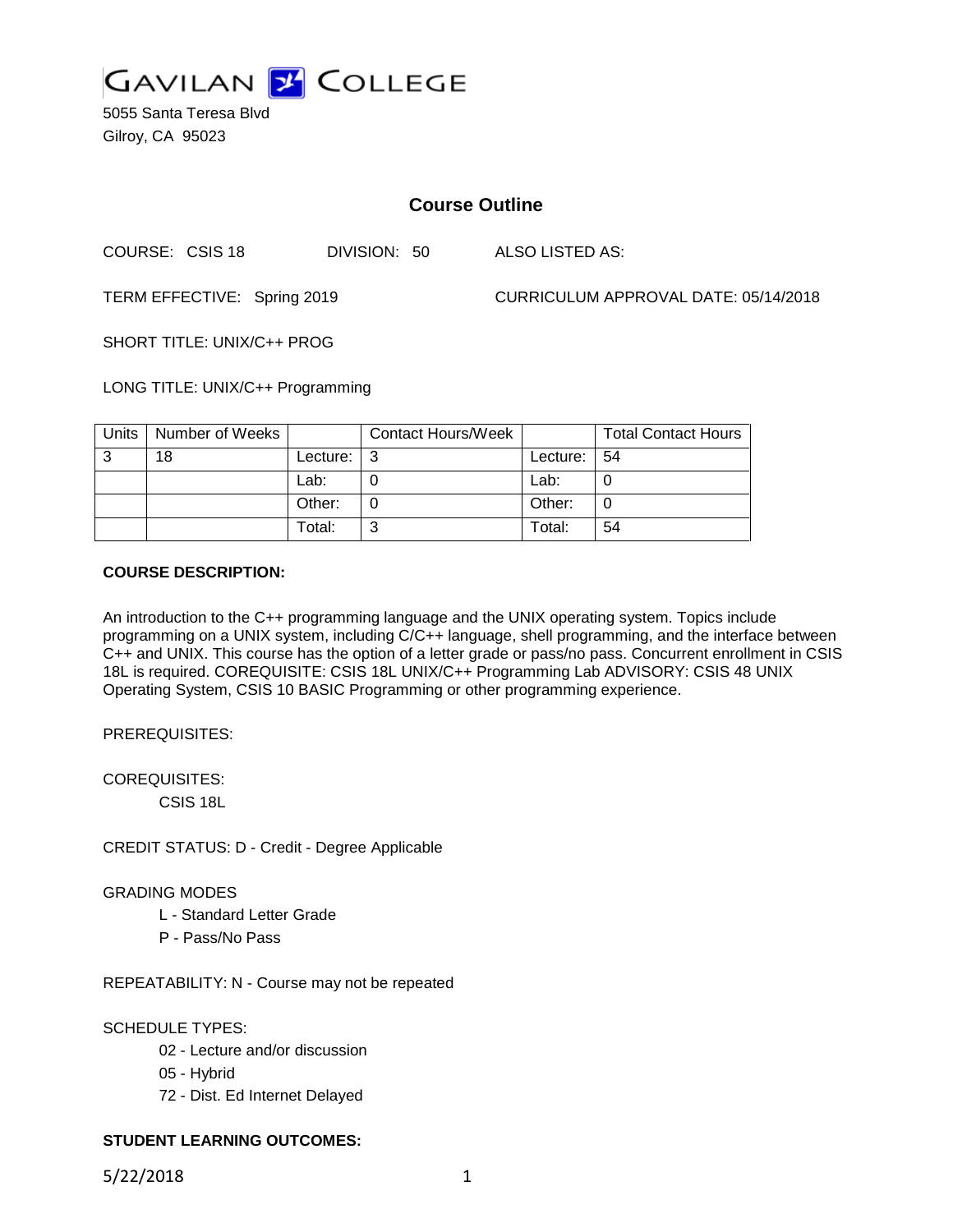- 1. Create programs using calculations and selection.
- Measure of assessment: Homework, projects, lab exercises.
- 2. Create programs using loops and arrays.
- Measure of assessment: Homework, projects.
- 3. Create programs using methods and objects.
- Measure of assessment: Homework, lab exercises, projects.
- 4. Use UNIX editors, UNIX file commands, and UNIX utilities to create and manipulate program and data files.
- Measure of assessment: Homework, projects, tests, quizzes.

# **CONTENT, STUDENT PERFORMANCE OBJECTIVES, OUT-OF-CLASS ASSIGNMENTS**

Curriculum Approval Date: 05/14/2018 WEEK HOURS CONTENT: 1-2 6 Lecture: History of UNIX and C/C++. Using emacs or vi editor. File commands, directories, and printing. File commands, directories, and printing. Creating, compiling, executing, and printing programs. Introduction to programming concepts. Structural programming. Simple variables: types, declaring, initializing, and comments. Types: integers, floats, and chars. Declaring and using constants. Arithmetic operators and mathematical error: precision problems and overflow. Homework: The students learn basic UNIX commands Necessary for programming. The students prepare, compile, and execute the sample program. The students modify the sample program and hand in the modifications. The students write programs using several types of variables and arithmetic operators. 3-4 6 Lecture: Control Structures. Selection, if, if/else statements. While and for repetition structures. Do/While structures. Switch, break and continue statements. Relational and logical operators. UNIX programming debugging tools: debuggers, lint. UNIX debugging tools: debuggers, lint, tracers, and profilers. Homework: Use several types of decision statements. Use relational and logical operations. Use simple, compound, and nested if statement. Use debugging tools available for C/C++ under UNIX. 5-6 6 Lecture: Math functions. Simple functions, defining functions, calling functions, prototype functions. C vs. C++ function syntax. Local and global variables, scope of variables. Storage classes,

5/22/2018 2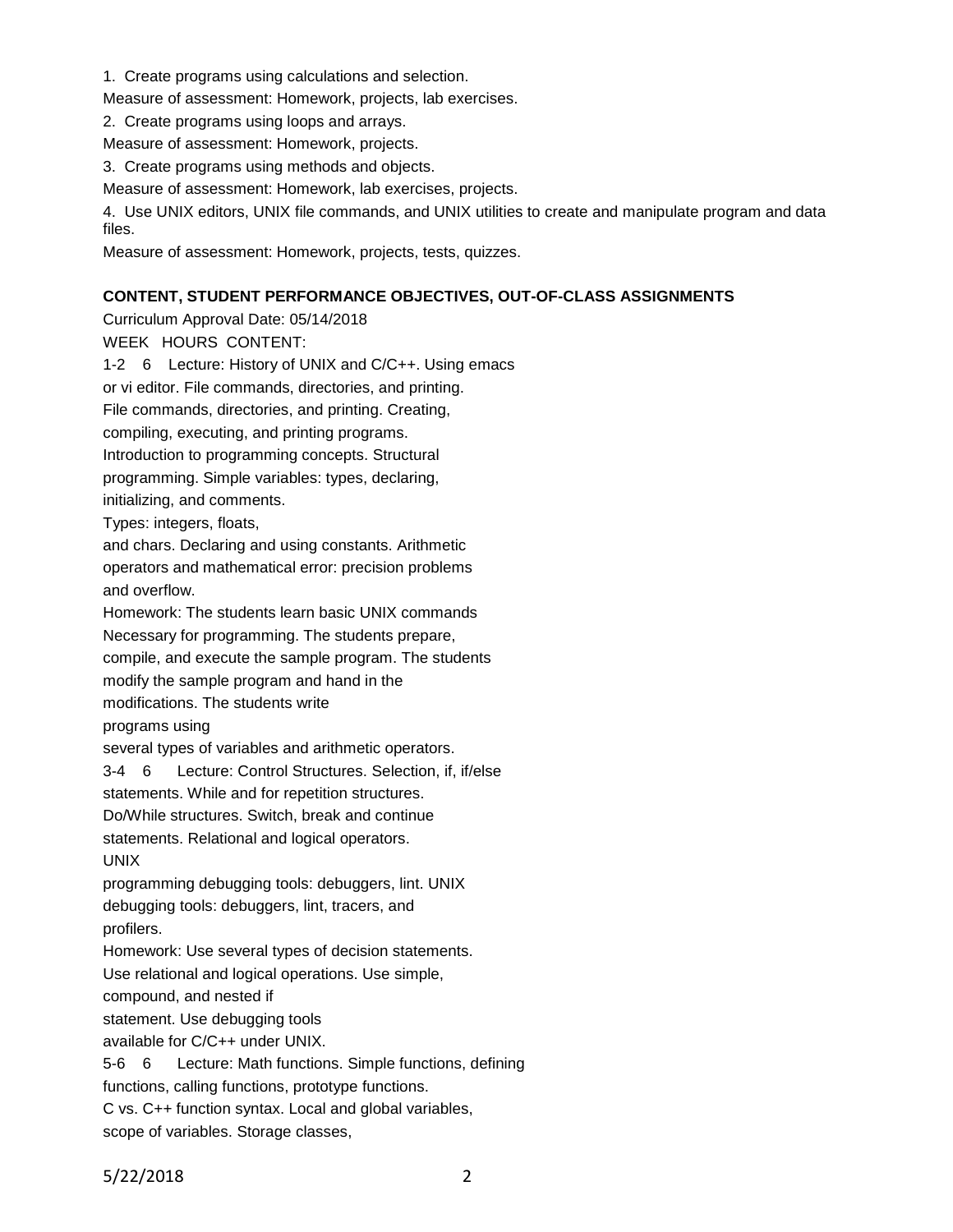mathematical

recursion. Returning values from functions. UNIX file management tools: make, archive, tar. Function templates and overloading. Homework: Prepare programs with functional and use math library functions. Prepare programs that have local and global variables that demonstrate scope of rules. Prepare programs that solve mathematical problems using recursion. Prepare programs that pass values into functions and that return values. Prepare overloaded functions and function templates. 7-8 6 Lecture: Mid-term test. Simple arrays: 1-D arrays. Character string arrays. Type and uses of subscripts. Multiple dimension arrays. Processing arrays with loops and nested loops. Arrays and functions. UNIX shell programs: variables, decisions, and loops. Homework: Prepare programs that use numeric and string arrays. Use several different types of subscripts. Prepare programs that use loops to process the arrays. Write UNIX shell programs with variables, decisions, and loops. 9-10 6 Lecture: Pointer variable declaration and initialization. Address of variables, vs. value of variable. Pointer expressions and pointer arithmetic. Using pointers as a function arguments. Arrays as pointers. Homework: Prepare programs that declare and use pointers. Prepare programs that use pointers as function arguments. Prepare programs that use pointer expressions and pointer arithmetic. 11-12 6 Lecture: Structures. Defining structures and initializing structures. Using structure members. Arrays of structures and structures as function arguments. Limitations of structures. Introduction to classes, and classes vs. structures. Defining, initializing, and using structures. Homework: Prepare programs with structures. Prepare programs with arrays of structures. Prepare programs that use simple classes. 13-14 6 Lecture: More on classes. Class scope and accessing

5/22/2018 3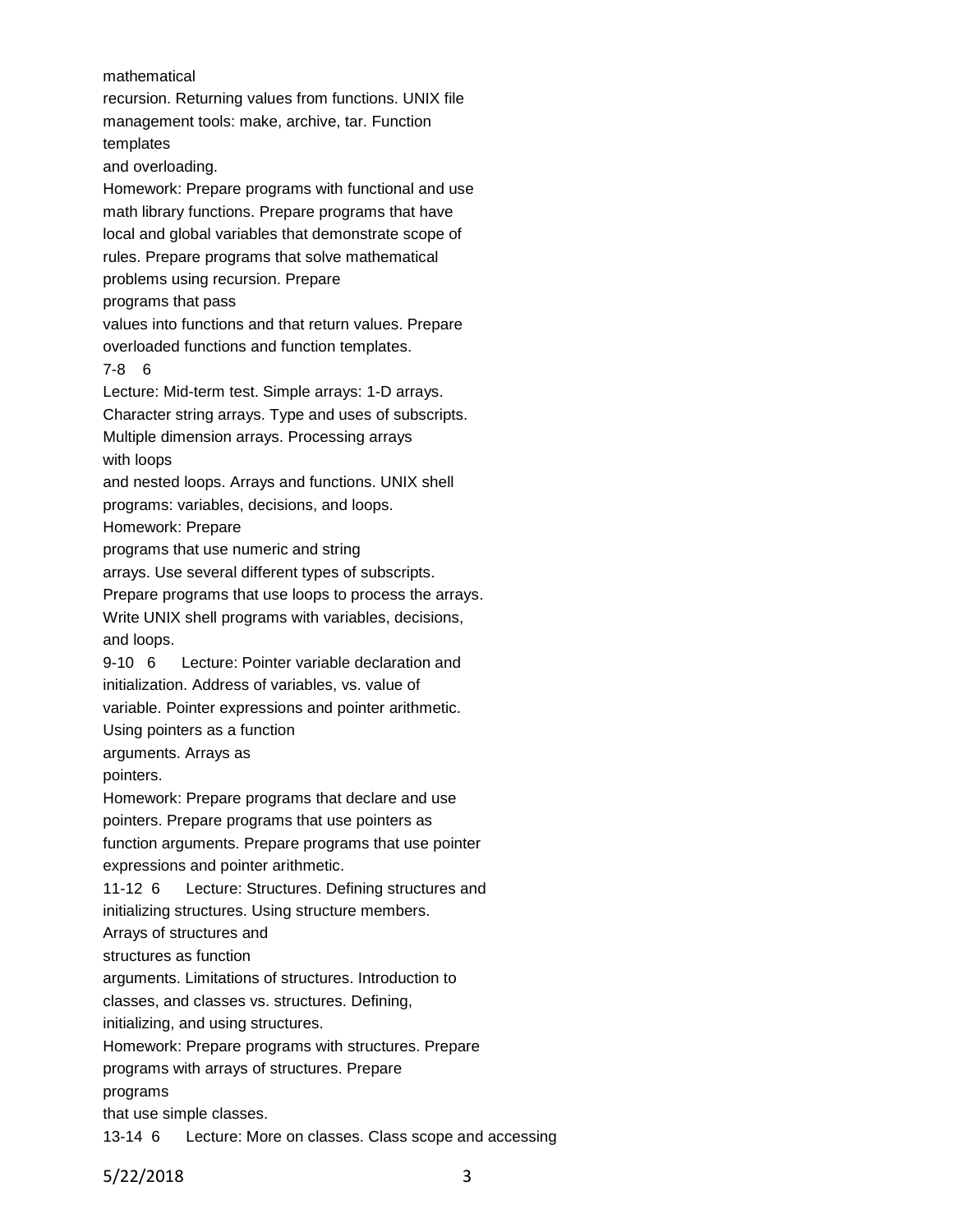class members and functions. Constructors and destructors. Const objects and const member functions. Friend functions and friend classes. Static class members. Operators overloading. Overloading unary and binary operators. Homework: Prepare programs that use different types of class scope and member access. Prepare programs that use overloaded constructors. Prepare programs that use friend functions and static class members. 15-16 6 Lecture: Inheritance and polymorphism. Base classes and derived classes. C++ stream input/output. Stream manipulators and format states. Templates. Homework: Write programs that use Inheritance and polymorphism. Write programs that use base classes to create derived classes. Write programs that use stream input/output and use manipulators and formatting. 17-18 6 Lecture: Throwing and catching exceptions. Other error-handling techniques. File processing. Creating and accessing a sequential file. The preprocessor. Final Exam. Lab: Write programs that have errors that can be thrown and caught. Write programs that create and use sequential files. Use the preprocessor to include libraries and files. COURSE OBJECTIVES: Weeks 1-2 The students use enough UNIX to get a program running. The students print the program and output so they can hand it in. The students use the different types of simple variables. The students use simple arithmetic operators with the variables. The students use comments to document their programs. Weeks 3-4 The students write programs that use if/then and if/then/else statements. The students write programs using several types of loop structures. The students write programs with nested if statements. The students write programs that have multiple relational and logical operators. The students use UNIX/C debugging tools.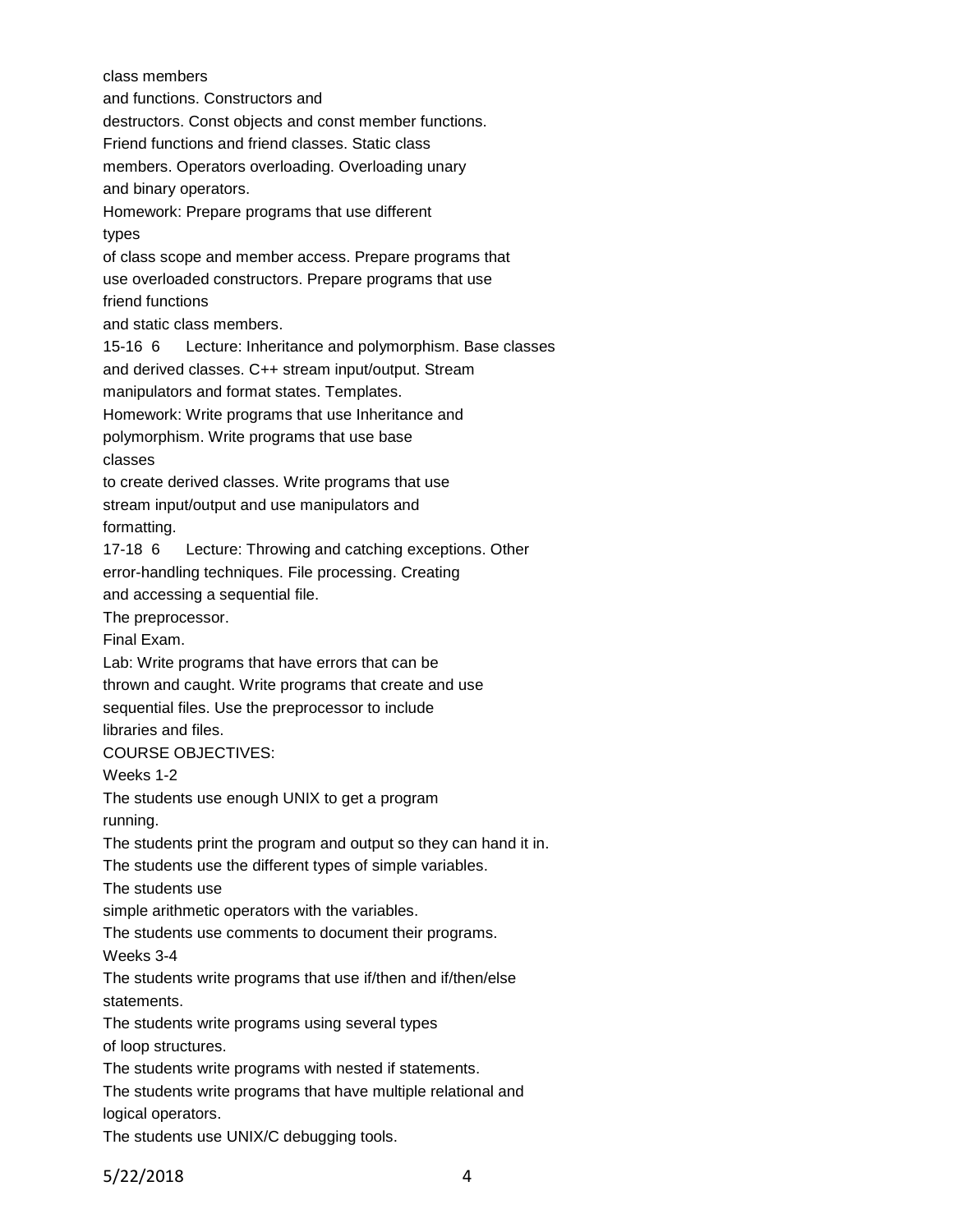Weeks 5-6 The students write programs that uses math functions and their functions. The students write programs that uses local and global variables. The students write programs using recursion techniques to solve mathematical problems. The students write programs that pass different types of arguments. The students write programs that overload functions. Weeks 7-8 The students write programs that uses 1-D arrays with characters and numbers. The students write programs that uses multiple dimension arrays. The students write programs that uses a loop to process arrays. The students write programs that pass arrays to functions. The students write UNIX shell programs with variables, decisions, and loops. Weeks 9-10 The students write programs that uses pointer variables. The students write programs that uses pointers that need to be initialized and compared. The students write programs that use pointers as function arguments. The students write programs that use arrays of pointers. Weeks 11-12 The students write programs that use structures. The students write programs that use an array of structures. The students write programs that use classes. Weeks 13-14 The students write programs that use complex classes and member functions. The students write programs that use public and private variables and functions. The students write programs that use static class members and operator overloading. Weeks 15-16 The students write programs that use inheritance and polymorphism. The students write programs that use C++ stream input/output processes. The students write programs that use stream manipulators and format states. The students write programs that use templates.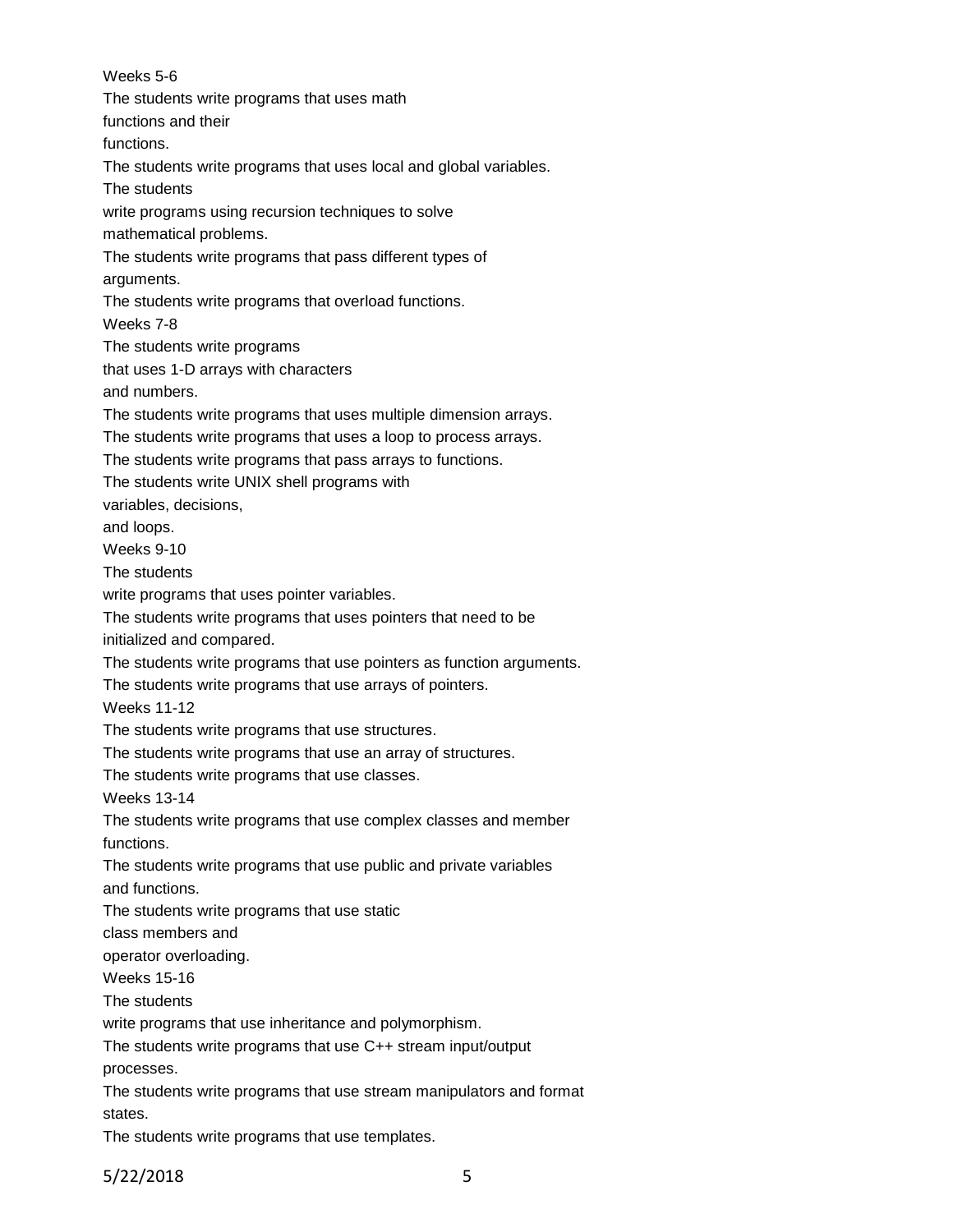Weeks 17-18 The students write programs that throw and catch errors. The students write programs that create and use sequential files.

### **METHODS OF INSTRUCTION:**

Lecture, computer demonstration. **OUT OF CLASS ASSIGNMENTS:** Required Outside Hours: 108 Assignment Description: Reading textbook and posted class material. Required Outside Hours: Assignment Description: Work on sample programs, homework programs, and projects.

#### **METHODS OF EVALUATION:**

Writing assignments Percent of total grade: 5.00 % Writing assignments: 5% - 20% Written homework Problem-solving assignments Percent of total grade: 40.00 % Problem-solving demonstrations: 40% - 60% Homework problems Quizzes Exams Skill demonstrations Percent of total grade: 15.00 % Skill demonstrations: 15% - 50% Class performance Performance exams Objective examinations Percent of total grade: 10.00 % Objective examinations: 10% - 40% Multiple choice True/false Matching items Completion

# **REPRESENTATIVE TEXTBOOKS:**

Required Representative Textbooks Walter Savitch. Problem Solving with C++ (10th Edition) . Pearson,2017. ISBN: 978-0134448282 Reading Level of Text, Grade: 12+ Verified by: MS Word

# **ARTICULATION and CERTIFICATE INFORMATION**

Associate Degree: CSU GE: IGETC: CSU TRANSFER: Transferable CSU, effective 200630 UC TRANSFER: Transferable UC, effective 200630

SUPPLEMENTAL DATA: Basic Skills: N Classification: Y Noncredit Category: Y Cooperative Education:

5/22/2018 6